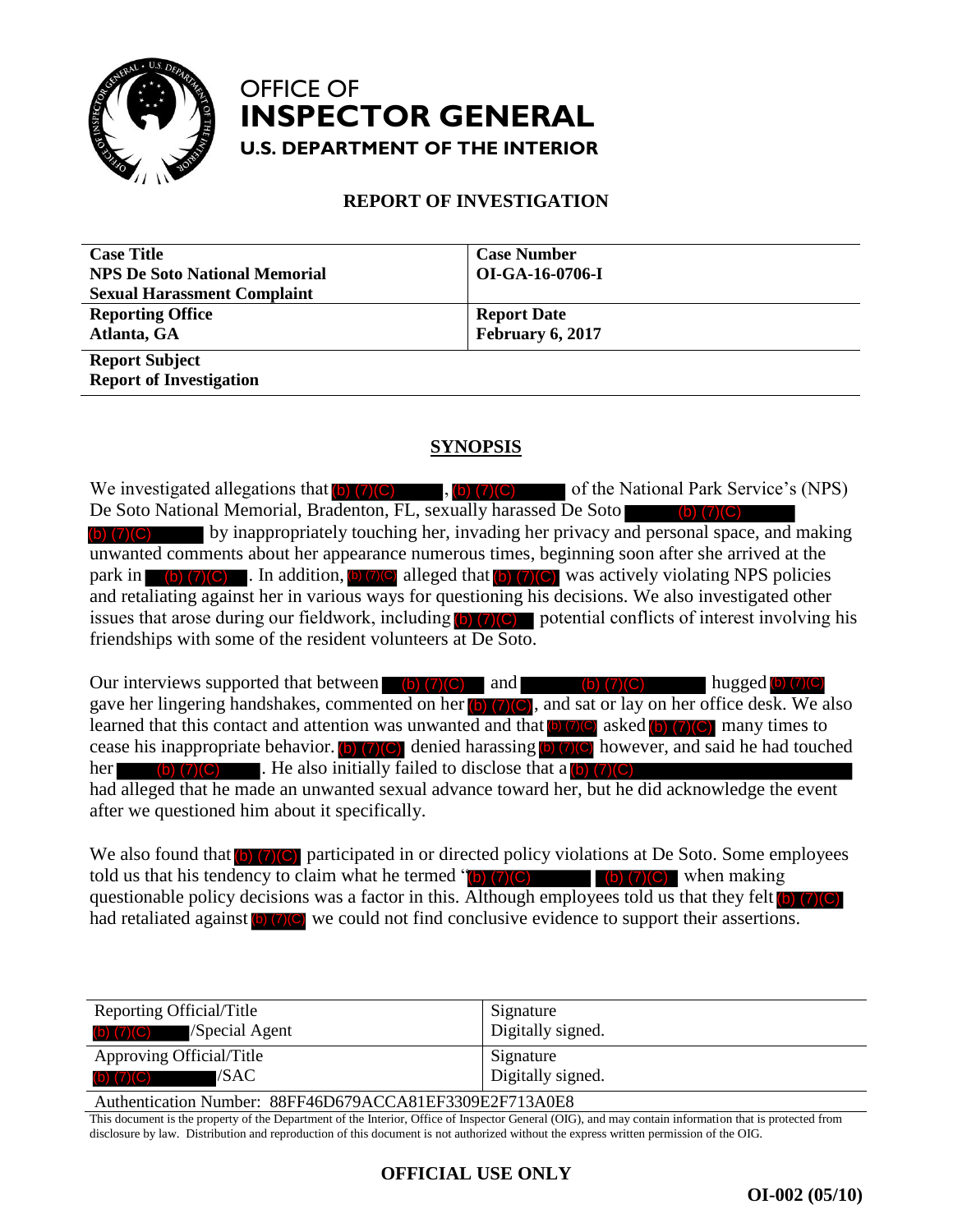In addition, our interviews revealed that  $\overline{b}$  (7)(C) misused his position and created a potential conflict of interest by staying for free at the personal homes of two resident volunteer couples; he then directed his staff to allow one of the couples to stay on De Soto grounds without proper documentation and authorized the construction of a new parking pad for their recreational vehicle.

### **DETAILS OF INVESTIGATION**

In July 2016, we initiated this investigation after receiving an email from  $\langle b \rangle$   $(7)(C)$ , of the National Park Service (NPS). **b** (7)(C) informed  $\overline{v_{\text{(b)}}(7)(C)}$ , De Soto National Memorial, NPS, Bradenton, FL, sexually harassed  $\overline{(\bullet)(7)(C)}$ , De Soto  $\overline{(\bullet)(7)(C)}$  by inappropriately touching her and invading her privacy and personal space.  $(b)$   $(7)(C)$ us of an allegation that  $(b)$   $(7)(C)$ 

In addition to the harassment allegations,  $\omega$  (7)(C) alleged that  $\omega$  (7)(C) was actively violating NPS policies and retaliating against her in various ways for questioning his decisions. We also investigated other issues that arose during our fieldwork, including  $\left(\frac{b}{c}\right)$  (7)(C) potential conflicts of interest involving park volunteers.

**Alleged Sexual Harassment of**  (b) (7)(C)

Alleged That **(b) (7)(C)** Touched Her Inappropriately and Invaded Her Privacy and Personal *Space* 

(b)  $(7)(C)$  told us that between (b)  $(7)(C)$  and (b)  $(7)(C)$  touched her inappropriately and made her uncomfortable a number of times (**Attachments 1, 2, 3, 4, 5, and 6**). She said that during her (b)  $(7)(C)$  at De Soto, (b)  $(7)(C)$  insisted she try on a button-down De Soto park shirt in his presence (see Attachments 1 and 2). She explained that she knew the shirt would be too small for her and informed  $\overline{(\bullet)}$  (7)(C) of that fact, but because he insisted and held it open for her like a coat, she tried it on over her clothes. Once she slipped into it, she said, , FL, sexually harassed **DV(C)** is De Soto (c) (7)(C) touching her and invariang her mixing ware proposed in a particular of the harassment allegations. The proposed policies and retaliating against her in various ways for

?" She said this interaction shocked her.

told us that (b)  $(7)(C)$  at De Soto, (b)  $(7)(C)$  greeted her with a kiss and a hug. She explained that she did not feel his actions were abnormal at first, but he proceeded to hug her every day after that for several weeks, which made her uncomfortable.

told us that after approximately 3 weeks of  $\left(\frac{1}{2}\right)$  (7)(C) hugging her, she confronted him and told  $\overline{\text{him to stop.}}$  In addition, she said,  $\overline{\text{lo}}$  (7)(**G**) had once made her uncomfortable by telling her he had driven past her personal residence; she told him when she confronted him that this was "creepy" and "stalker" behavior.

According to  $\overline{6}$  (7)(C) stopped hugging her after this conversation but began giving her lingering handshakes, during which he would rub her hand in an unusual manner. Moreover, she said, he regularly attempted to get physically close to her, including sitting and lying on her office desk (**Attachment 7**). She told us that he also made unwanted comments to her and called her "pretty" and "beautiful," which made her uncomfortable. (b) (7)(C)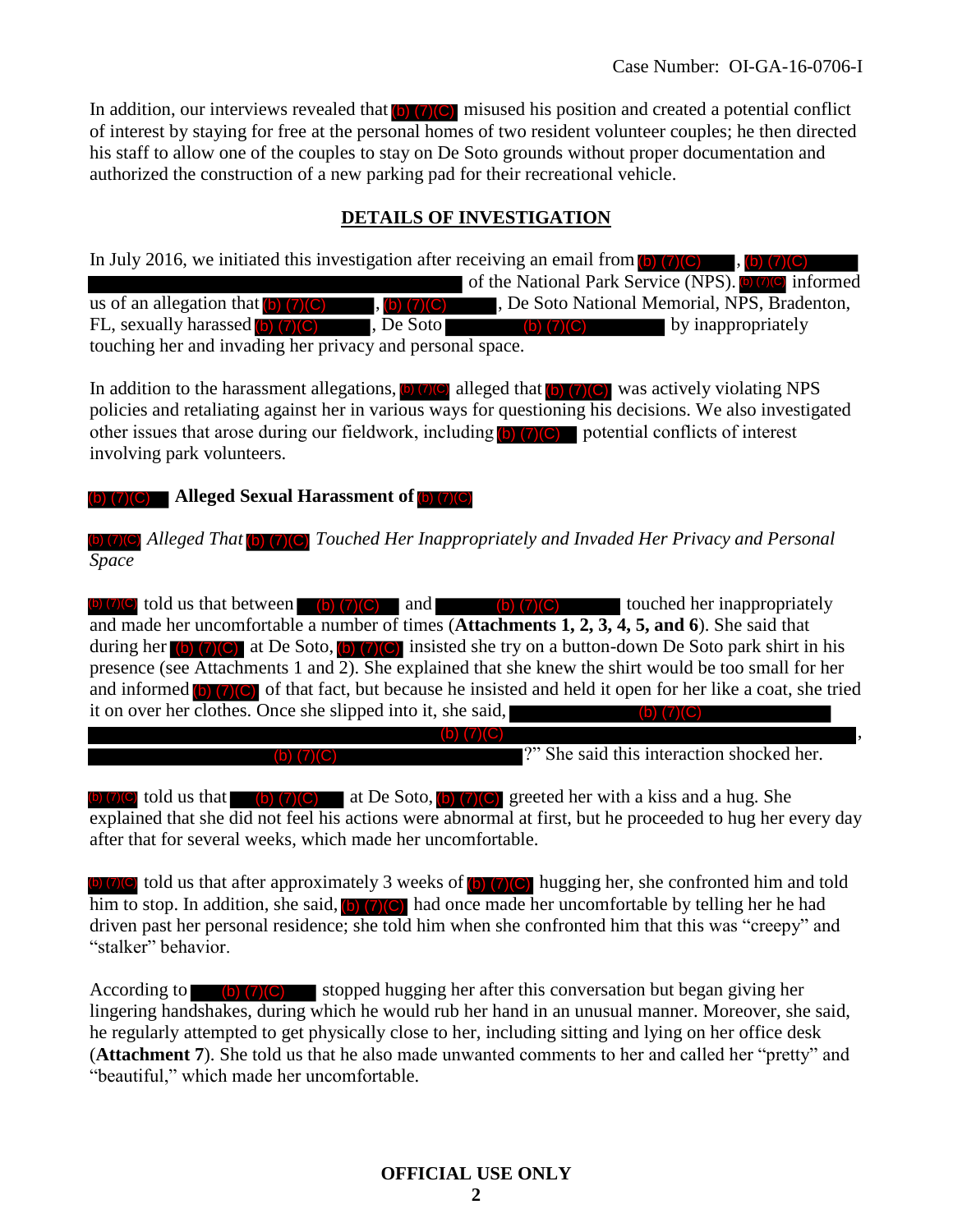$\bullet$  (7)(C) stated that she confronted  $\bullet$  (7)(C) approximately four times and told him that his actions were unwelcome and inappropriate. She noted that she and  $(b)$   $(7)(C)$ , so she did not believe that she was misunderstanding his actions because of  $(b)$   $(7)(C)$ .

*Other NPS Employees Corroborated* (b) (7)(C) Statements

(b) (7)(C) provided us with the names of NPS employees whom she had informed of  $(b)$  (7)(C) conduct while it was happening, as well as text messages between herself and two other De Soto employees documenting these communications (**Attachment 8**). We interviewed —

> , (b) (7)(C) —who

detailed what  $\left(\bullet\right)$  (7)(C) had told them about  $\left(\bullet\right)$  (7)(C) inappropriate actions and her confrontations with him.

told us that he had not seen any of  $\left(\frac{1}{2}\right)$  alleged sexual harassment firsthand, but he confirmed that **(b)** (7)(C) had told him about it (**Attachments 9, 10, 11, and 12**). He said that he had been a (b)  $(7)(C)$  of (b)  $(7)(C)$  for approximately (b)  $(7)(C)$  and (b)  $(7)(C)$  him to De Soto. He explained that he had not known **b** (7)(C) before her arrival at De Soto, but they had since become friends.

stated that  $\phi$  (7)(C) first mentioned some of the alleged incidents during the second or third month after she arrived at De Soto (approximately  $\Box$  (b) (7)(C) ). He told us she had complained about (b) (7) (C) hugging her, shaking her hand in an unusual way, and walking around her desk. He said he also learned about the shirt incident in approximately **properties** 2016 (see Attachments 9 and 10).

(b)  $(7)(C)$  told us that as a trained (b)  $(7)(C)$  and  $(6)(7)(C)$  who had served as a (b)  $(7)(C)$  in the past, he eventually came to understand that what (b)  $(7)(C)$  was describing was sexual harassment. He told us that he had numerous conversations with **b** (7)<sup>(C)</sup> about (b)  $(7)(C)$  behavior, but he did not confront (b)  $(7)(C)$  because of their friendship. (b)  $(7)(C)$  said he felt guilty for not speaking to  $\overline{b}$  (7)(C) about  $\overline{b}$  (7)(C) but he believed that he owed  $\overline{b}$  (7)(C) and ultimately did not feel that **(b)** (7)(C) would change his behavior (Attachments 13 and 14). (b) (7)(C) for approximately [b) (7)(c) and [b) (7)(c)<br>had not known **proven** before her arrival at De Soto, but they is<br>the source of the alleged incidents during the<br>d at De Soto (approximately  $\bullet$  (b) (7)(c) )). He to Goutmenting these communications (Aften charm in S). We interviewed the confrontnuited that the matrix of the confrontnuited by the station of the confrontnuited by the station of the station of the station of the station

(b)  $(7)(C)$  who also had not witnessed any of  $(b)$   $(7)(C)$  alleged conduct, confirmed that  $(b)$   $(7)(C)$  had told him about some of  $\overline{(\bullet)}$  (7)(C) actions in approximately **area** 2016 (**Attachments 15 and 16**). He told us that **b** (7)<sup>(C)</sup> said (b) (7)(C) had made her uncomfortable by asking her for daily hugs and giving her lingering handshakes.

Like (b)  $(7)(C)$  and (b)  $(7)(C)$  (b)  $(7)(C)$  told us that he had not seen any of (b)  $(7)(C)$  alleged conduct firsthand; he explained that he had not known **b**  $(7)$ (C) until her arrival at the park in **b**  $(7)$  (C) but they had quickly  $(b)$  (7)(C) (Attachments 17, 18, 19, and 20). He said that  $(b)$  (7)(C) had told him that she had confronted (b) (7)(C) about hugging her and leaning against her desk. He also said that she had told him about the shirt incident in approximately  $\left(\frac{b}{c}\right)$  (7) (C) or  $\left(\frac{b}{c}\right)$  (7) (C) 2015.

(b)  $(7)(C)$  told us that she had seen (b)  $(7)(C)$  hug (b)  $(7)(C)$  when she arrived at De Soto but she had not witnessed the other alleged incidents (Attachments 21, 22, 23, and 24). She said that **b** (7)(C) had told her about some of  $(b)$  (7)(C) actions in approximately October 2015, and that  $(b)$  (7)(C) had mentioned in November 2015 that  $\phi$  (7)(C) hugging her made her uncomfortable.  $\phi$  (7)(C) said she noticed that in mid-November 2015 (b) (7)(c) transitioned from hugging  $\phi$  (7)(c) in greeting to shaking her hand. (b)  $(7)(C)$ <br>(at (b)  $(7)(C)$ <br>15 (b)  $(7)(C)$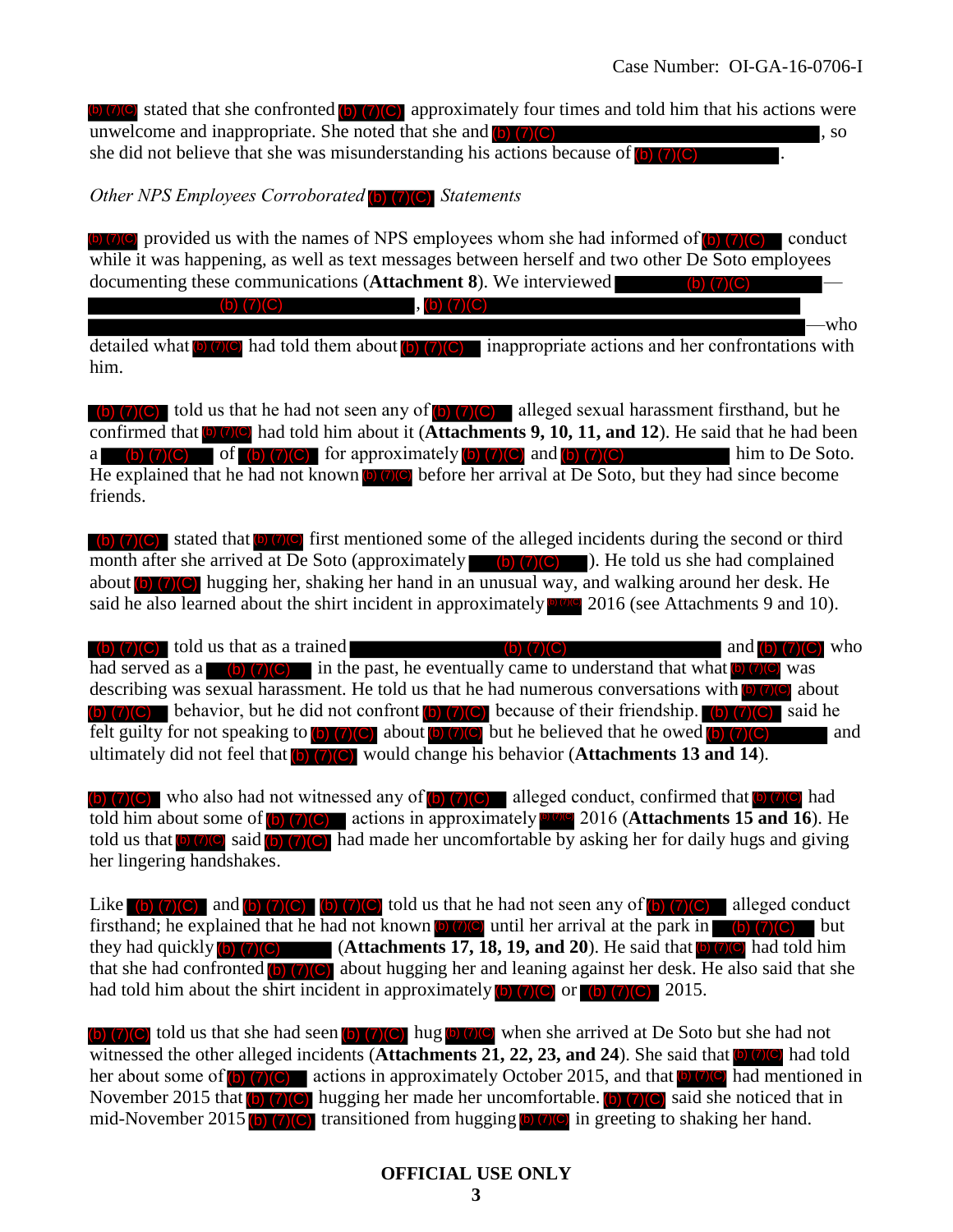$\phi$  (7)(C) also provided the names of  $\phi$  (7)(C) who could confirm her accounts. (b) (7)(C)

all stated that  $\circ$  (7)(C) had spoken to them about (b) (7)(C) actions and told them he was making her uncomfortable.

(b)  $(7)(C)$  who had known (b)  $(7)(C)$  (b)  $(7)(C)$ had told him twice in approximately (b) (7) (C) 2016 about (b) (7) (C) conduct and her discomfort with had told him twice in approximately (b) (7)(C) 2016 about (b) (7)(C) conduct and her discomfort wi<br>it (**Attachments 25, 26, 27, and 28**). He said **b** (7)(C) told him that **(b) (7)(C)** was sitting on her desk, walking around her desk, and placing his arm around her chair while she was seated at her desk. He told us that he understood  $\left(\frac{b}{c}\right)$  (7)(C) actions to be an ongoing issue.

(b)  $(7)(C)$  said that (b) (7)(c) told him she had spoken directly to (b)  $(7)(C)$  at least twice about his actions, but when she told  $\overline{b}$  (7)(C) she did not like him sitting on her desk,  $\overline{b}$  (7)(C) had laughed and not taken her concerns seriously. (b)  $(7)(C)$  told us that he did not feel it was necessary to report the matter to anyone because  $\bullet$  (7)(C) had explained that she was addressing the issues with  $\bullet$  (7)(C) herself.

(b)  $(7)(C)$  said that **b**  $(7)(C)$  had told her of **(b)**  $(7)(C)$  conduct in early 2016 (**Attachments 29 and 30**). She said that **b** (7)(**C**) described **(b)** (7)(**C**) as a "hugger" and told her that he was lying on her desk and making her uncomfortable. (b)  $(7)(C)$  said that she gave (b)  $(7)(C)$  an EEO contact during their conversation.

(b) (7)(C) told us that (b) (7)(C) had told her of (b) (7)(C) conduct in approximately (b) (7)(C) 2015 or 2016 (**Attachments 31 and 32**). **(b)** (7)(C) said that she had known **(b)** (7)(C) (b) (7)(C) , and that she spoke with  $\Box$  (7)( $\Box$ ) often after  $\Box$ ) (7)( $\Box$ ) was assigned to De Soto to help her transition into her new **b**  $\overline{C}$  $C$ . She explained that as early as January 2016,  $\circ$  (7)(C) had discussed looking for a new job because (b) (7)(C) had touched her inappropriately and had repeatedly invaded her personal space, but  $\Box$   $\Box$  did not want to move because she could not afford to repay NPS for her move to De Soto. **EXERCT IN the CONDUCTE CONSULTERING THE CONSULTERING TO THE UNIT IS A CONSULTERING TO THE UNIT IS A CONSULTERING TO THE UNIT IS A CONSULTERING TO THE UNIT IS A CONSULTERING TO THE UNIT IS A CONSULTERING TO THE UNIT IS A C EXERCISE THE MANUAL CONFIRM (FOR THE MANUAL CONFIRM (FOR THE MANUAL CONFIRM (FOR THE MANUAL CONFIRM) (Not obtain the method in the method in the method in the method in the method in the method in the method in the metho** 

(b)  $(7)(C)$  said that **b**)  $(7)(C)$  told her about **(b)**  $(7)(C)$  hugging her repeatedly, giving her lingering handshakes, and invading her personal space by lying on her desk and getting too close to her. **b**) (7)(C) also told us **b** (7)(C) spoke to her about the incident involving **b** (7)(C) trying to close the De Soto shirt (b)  $\overline{(7)(C)}$  told us that because of these conversations and  $\overline{(D) (7)(C)}$  numerous comments about her discomfort with (b) (7)(C)

 $\Box$  (b)  $\Box$  (O) She said that in February 2016,  $\Box$   $\Box$  (O) told her that she had confronted  $(b)$  (7)(C) numerous times about his behavior but that he often laughed off her comments. (b) (7)(C) told us she would have quit NPS if she had been subjected to the incidents that  $\bullet$   $\bullet$   $\bullet$   $\bullet$  described, but said she did not report what  $\bullet$   $\bullet$  told her because she feared retaliation (she did not specify from whom).

*Was Concerned About Reporting* (b) (7)(C) *Actions* 

told us that she had avoided formally reporting  $\left(\frac{b}{c}\right)$  (7)(C) actions because she did not want to negatively affect either of their careers, but the effects of his actions had become "paralyzing" (see Attachments 5 and 6). Her concerns about her work environment caused her to email  $\left( \frac{\Delta}{\Delta} \right)$  on  $\frac{\Delta}{\Delta}$ **Drog** 2016, detailing his inappropriate behavior toward her and other De Soto staff members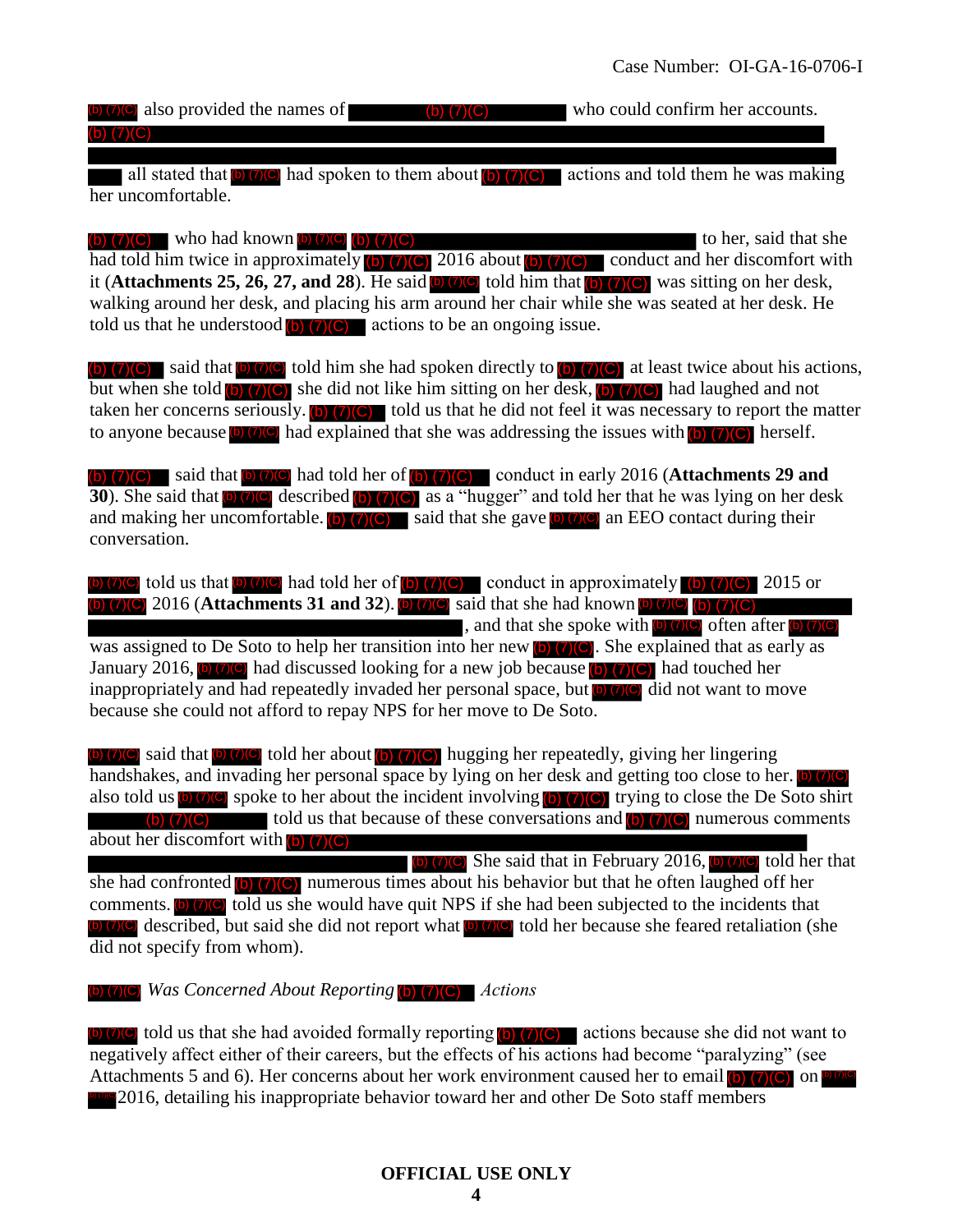$(Attentionment 33)$ . (b)  $(7)(C)$  explained that she later learned that (b)  $(7)(C)$  had forwarded her email to SERO supervisors without her knowledge.

**(b)** (7) C told us it was not her intention to request an investigation but she voluntarily participated when we contacted her even though she had found the investigative process and reliving the events "terrifying" (see Attachments 5 and 6). She told us that history showed NPS did not take action in similar cases; she said she agreed with a statement  $(b)$   $(7)(C)$  made during made during 2016 testimony before Congress that it was "next to impossible" for officials to discipline employees for wrongdoing, even if the officials believed action was deserved.

In August 2016, we learned that SERO leadership had temporarily reassigned **(b)** (7) (C) to another park  $\blacksquare$  De Soto while this investigation was underway (**Attachment 34**). **b** (7)(C) told us that SERO staff visited De Soto to introduce **b** (7)(C) and during this visit, (b) (7)(C) and the statements that made statements that considered inappropriate and unsupportive about her  $(\bullet)$  (7)(C) emotional involvement in this investigation (**Attachment 35**). We interviewed **(b) (7)(C)** and the SERO personnel involved, including (b) (7)(C) including (b) (7)(C) misconduct (**Attachments 36, 37, 38, 39, and 40**).  $\bullet$  (7)<sup>(C)</sup> told us that  $\bullet$  (7)(C) told her she "should not put so much emotional energy" into the issue. (b)  $(7)(C)$  denied making this statement, but said she advised  $\bullet$  ( $\bullet$ ) ( $\bullet$ ) to not read something into everything that happened because she knew that  $\bullet$  ( $\bullet$ ) ( $\bullet$ ) was  $\overline{(\mathbf{b})}$  (7)  $\overline{(\mathbf{c})}$  explained that she wanted  $\overline{(\mathbf{b})}$  to be aware that not everything that occurred at De Soto had hidden meaning. and assigned an  $(b)$   $(7)(C)$ during this visit,  $(b)$   $(7)(C)$ including  $(b)$   $(7)(C)$ (Attachment 35). The consistent in the basis and the select learned that the basis of the select the select the select the select the select the select the select the select the select the select the select the select the **Example 1** 35). We interviewed (b) (7)(e)<br>
chments 36, 37, 38, 39, and 40). **Drawer**<br>
motional energy" into the issue. **DVCC**<br>
not read something into everything that<br>
explained that she wanted **DVCC**<br>
to had hidden mean

On (b)  $(7)(C)$  informed us that she was removing herself from any further involvement in this investigation (**Attachment 41**).

#### **(b)** (7)**(C)** Denied **(b)** (7)**(C)** Allegations

When we interviewed  $\overline{(\bullet)}$  (7)(C) about  $\overline{(\bullet)}$  (7)(C) allegations, he told us that he had only touched her while hugging her in greeting (**Attachments 42 and 43**). He denied touching her inappropriately, invading her personal space, sitting or lying on her desk, or shaking her hand after being told not to hug her. He confirmed that  $\left| \right|$  (7)(0) had told him in  $\left| \right|$  (7)(0) 2015 that his driving by her house was "creepy" and "stalker behavior." He said he told her at the time that he wanted to be like, or treat her like, family, but she told him she just wanted him to be her boss.

 $\overline{a}$  (b) (7)(C) also acknowledged that  $\overline{b}$  (7)(C) discussed his behavior with him several times between **(b)** (7) **(c)** 2015 and **prog** 2016. He said that he attempted to physically distance himself from her after she first talked to him about his conduct. He could not explain why these conversations continued to take place after he stopped touching her, other than to say she must have believed he was still acting inappropriately.

 $\overline{b}$  (7)(C) denied that the incident with the shirt happened as  $\overline{b}$  (7)(C) described it. He said that she had never tried on a shirt in his presence, and that while he might have mentioned her " (b) (7) (C) **DEC** it was in the context of looking for a shirt she could wear. He told us, however, that he was not saying  $\Box$  (7)  $\Box$  was lying, and he said that he took responsibility for his actions.

| In an attempt to verify $(b)$ $(7)(C)$ statements, | (b) $(7)(E)$                                         |
|----------------------------------------------------|------------------------------------------------------|
| (b) $(7)(E)$                                       | (Attachments 44 and 45). When he specifically denied |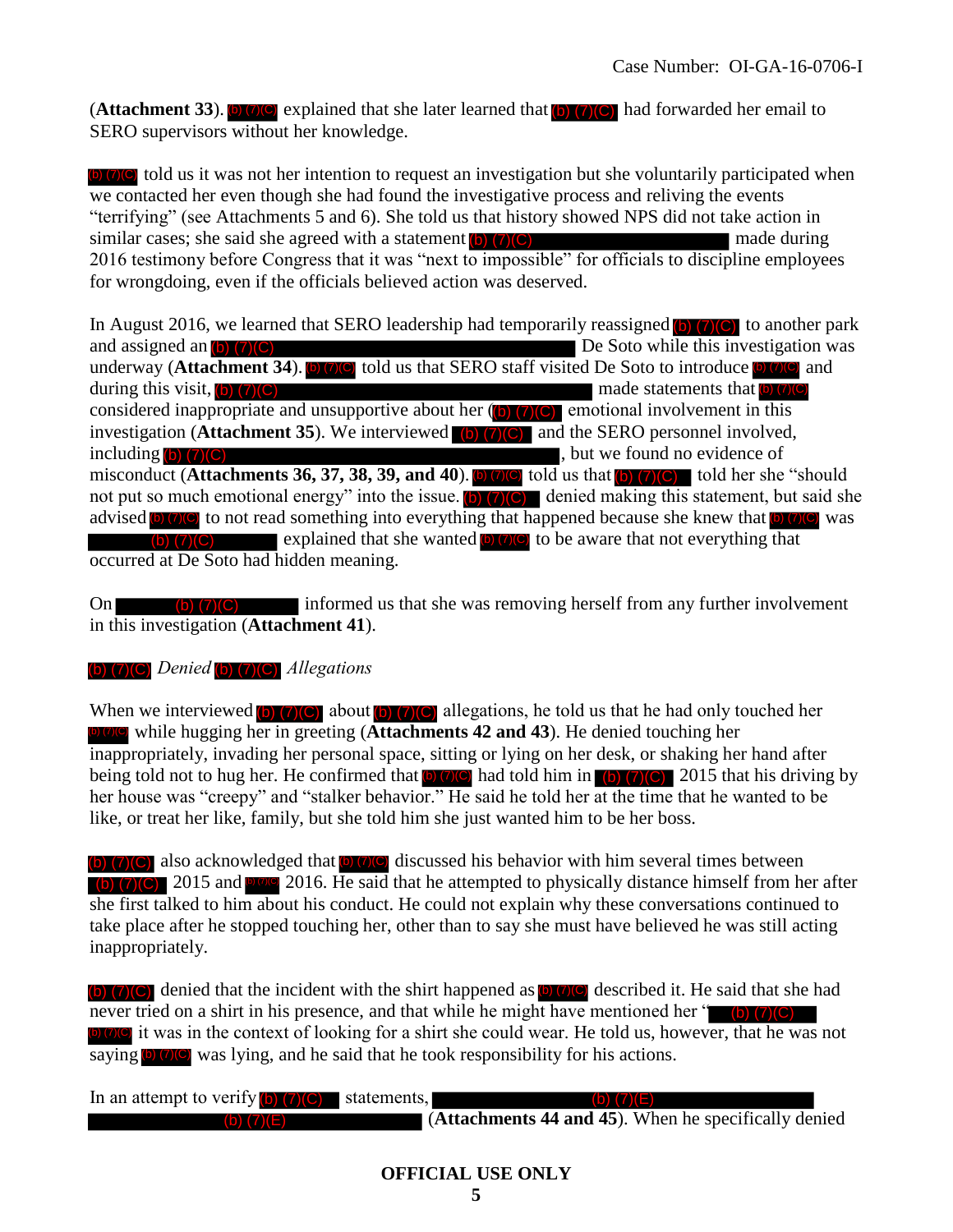# (b)  $(7)(E)$  that the incident had occurred, the

(b)  $(7)(C)$  later told us that he did not know why he (b)  $(7)(E)$ , but when asked he denied claiming that **DIOI** was lying (**Attachments 46 and 47**). He said his perception was that he did not hold out the shirt for her to try on. When asked whether everything  $\Box$   $\Box$   $\Box$  and the other NPS personnel had described to us was false,  $\Box$   $(7)(C)$  responded: "All of those are perceptions of the individuals who felt that way. . . . I did not know that I was actually doing that in an offensive way." He acknowledged that he had violated sexual harassment policy, but only because of **D** perception of his actions; he denied purposefully harassing her.

As part of our investigation, we interviewed  $\left(\frac{b}{c}\right)$  (7)(C)  $\left(\frac{c}{c}\right)$  (7)(C) to determine whether additional sexual harassment issues existed at De Soto (**Attachments 48, 49, 50, 51, 52, 53, 54, and 55**). , who had since become the (b) (7)(C) , told us that  $(b)$   $(7)(C)$  had made an unwanted sexual advance toward her soon after he came to De Soto (see Attachments 54 and 55). She stated that the advance occurred after hours,  $\mathbf{b}$   $\mathbf{7}$   $\mathbf{C}$ 54, and 55). **(b)**  $(7)(C)$ 

We re-interviewed (b)  $(7)(C)$  (b)  $(7)(E)$ , and he twice denied having been accused of inappropriate sexual conduct toward a coworker or employee (see Attachments 46 and 47). When asked if an employee who said he had made a "pass" at her was lying,  $\Box$   $\Box$   $\Box$  said: "It depends on which employee it was and what were the circumstances."

(b)  $(7)(C)$  eventually explained that he had been very drunk at  $(b)$   $(7)(C)$  and did not remember whether he had made an advance toward her, but he acknowledged that **b** (7)<sup>(c)</sup> told him that he had. He never mentioned the incident during any of his previous interviews, and did not acknowledge the incident until we confronted him with the information  $\Box$  (7)(C) had given us.

#### **Alleged Mismanagement, Policy Violations, and Retaliation**  (b) (7)(C)

*Alleged Mismanagement and Policy Violations* 

told us that De Soto staff referred to  $(b)$  (7)(C) as  $(b)$  (7)(C) and she said he would claim  $\pi$  (b) (7)(C) (b) (7)(C) while subverting policy (see Attachments 1, 2, 3, and 4). , and  $\overline{b}$  (7)(C) confirmed that they were familiar with the term and said that they used it in reference to  $\Box$  (7)(C) of De Soto (see Attachments 9, 10, 15, 16, 19, 20, 23, and 24). (b) (7)(C) and  $\overline{b}$  (7)(C) told us that as a result of  $\overline{b}$ ) (7)(C) selective policy enforcement, employees had expressed confusion about whether they were complying with policy (see Attachments 1, 2, 15, and 16).

also said that  $\begin{pmatrix} 0 \\ 0 \end{pmatrix}$  (7)(C) often focused on what people were doing wrong, which caused staff to distrust him (see Attachments 9 and 10). (b)  $(7)(C)$  (b)  $(7)(C)$  and (b)  $(7)(C)$  told us of instances where (b) (7)(C) had lied to them regarding park operations, which damaged trust within the management team (**Attachments 56 and 57,** and see Attachments 1, 2, 9, 10, 13, 14, 15, and 16). For example, and  $\phi$  (7)(C) told us that  $\phi$  (7)(C) had lied to them separately by telling them that the 2017 budget allocations were going to be significantly reduced, which negatively impacted their plans to convert a part-time De Soto position to fulltime. (b)  $(7)(C)$  said that after **b**  $(7)(C)$  confronted **b**  $(7)(C)$ with contradictory information,  $\left( \bullet \right)$  (7)(C) denied having made the comments. **EXERCT CONSISTENT THE CONSISTENT CONSISTENT IN THE CONSISTENT IN THE CONSISTENT (ACCONSISTENT IN THE CONSISTENT CONSISTENT IN THE CONSISTENT ON THE CONSISTENT CONSISTENT (ACCONSISTENT IN THE CONSISTENT CONSISTENT IN THE**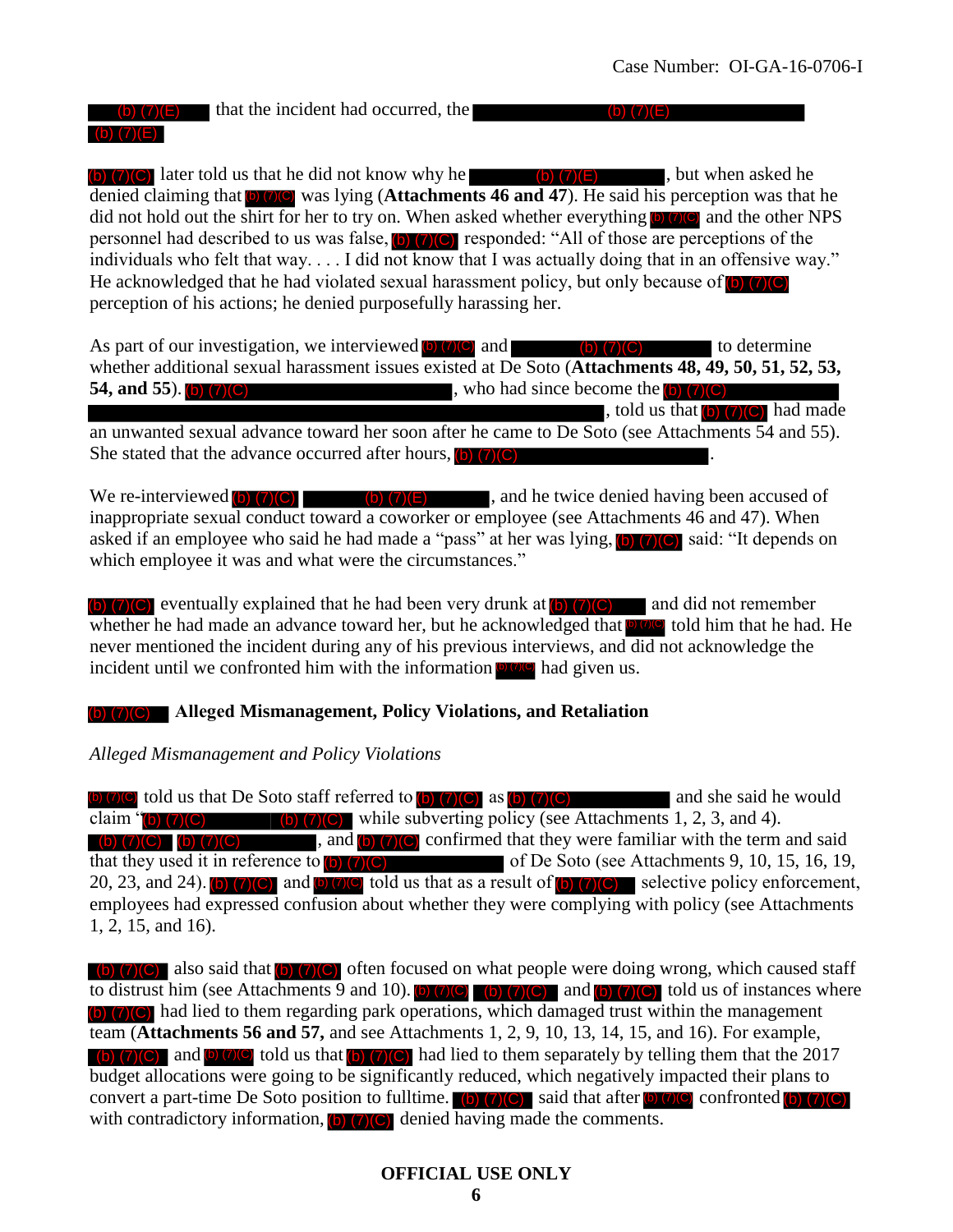(b) (7)(C) confirmed that his management style could be overly critical, but said that he had never been told it negatively affected operations at De Soto (see Attachments 42 and 43). He said he was always looking for ways to improve and had never purposefully used  $\binom{[b]}{(7)}$  (C)  $\binom{[c]}{(7)}$  to violate NPS policy. He also said he often praised his employees and wanted the best for each of them.

and other  $(b)$  (7)(C) cited numerous policies they believed  $(b)$  (7)(C) had knowingly violated, including policies regarding alcohol use on park grounds, the program managing the use of black powder (gunpowder) during historical reenactments, the resident volunteer program, and De Soto uniforms; they also alleged improper procurement of sensitive equipment, improper use of permanent-change-of-station funds, and transporting U.S. Government funds on duty with his personally owned weapon (**Attachments 58, 59, 60, and 61,** and see Attachments 1, 2, 3, 4, 9, 10, 13, 14, 15, 16, 19, 20, 23, 24, and 41). Our investigation confirmed that  $\overline{[6]}$  (7)(C) participated in or directed multiple actions that violated the alcohol, resident volunteer, and black powder policies.

*Alcohol Consumption:* (b) (7)(C) and (b) (7)(C) alleged that (b) (7)(C) had regularly consumed alcohol with resident volunteers on park grounds;  $\overline{[6]}$   $\overline{[7]}$  confirmed this but denied breaking NPS policy (**Attachments 62 and 63,** and see Attachments 39, 40, 58, and 59). When we showed him signs and website information stating that alcohol was prohibited in De Soto,  $\Box$  (7)(C) said that these materials were out of date and that he had written a  $\binom{n}{0}$  (7)(C) compendium" allowing consumption of alcohol in certain areas (**Attachment 64,** and see Attachments 62 and 63). (b) (7)(C)

Our review of NPS and U.S. Department of the Interior (DOI) alcohol policies, including the Departmental Manual (310 DM 13, "Use of Alcoholic Beverages in Department of the Interior Occupied or Controlled Facilities") and a December 5, 2007 NPS Director's memorandum ("Alcoholic Beverage Use in NPS Facilities – Delegation of Authority"), as well as 41 C.F.R. § 102-74.405, revealed that  $\left(\frac{b}{c}\right)$  (7)(C) compendium significantly loosened alcohol restrictions set forth in these policies, but he did not follow the procedures required to do so (**Attachment 65**). Although NPS policy provides an exemption procedure for allowing alcohol use on a park property, De Soto staff were unable to produce approval documentation that had been signed by a deputy regional director, as required. (b) (7)(C) (b) (7)(C) (b) (7)(C) (b) (7)(C) (b) (7)(C) (b) (7)(C)

*Resident Volunteers:* Multiple De Soto staff members told us that **(b)** (7)(C) was personal friends with two De Soto resident volunteer couples and that he circumvented procedures to benefit these volunteers (see Attachments 39, 40, 57, 58, 59, 60, and 61). (b)  $(7)(C)$  and (b)  $(7)(C)$  told us that (b)  $(7)(C)$  had directed (b)  $(7)(C)$  to allow one of the couples to stay at De Soto before she had obtained the documentation required for them to do so (**Attachments 66 and 67**, and see Attachments 39 and 40). (b) (7) C explained that (b) (7) (C) asked her whether De Soto had space available for this couple to stay in during a specific time period they had requested, and shortly thereafter (b) (7)(C) instructed her to schedule the couple for those dates even though the couple had not given her a completed application or a signed resident volunteer agreement, as required by NPS policy (see Attachment 66).

Our analysis of NPS policy, including NPS Director's Order 7, Section 12.1, and its supplemental Reference Manual 7, Section 12, revealed that De Soto's failure to execute current agreements for resident volunteers introduced potential civil liability to NPS and to the volunteers themselves (see Attachment 66). In addition, we reviewed 5 C.F.R., part 2635, which provides regulations regarding ethical conduct for Government employees (**Attachment 68**). (b) (7)(C) actions, as described by (b) (7)(C) and (b) (7)(C) appear to have violated 5 C.F.R.  $\S § 2635.101(b)(8)$ , 101(b)(14), and 702(a) in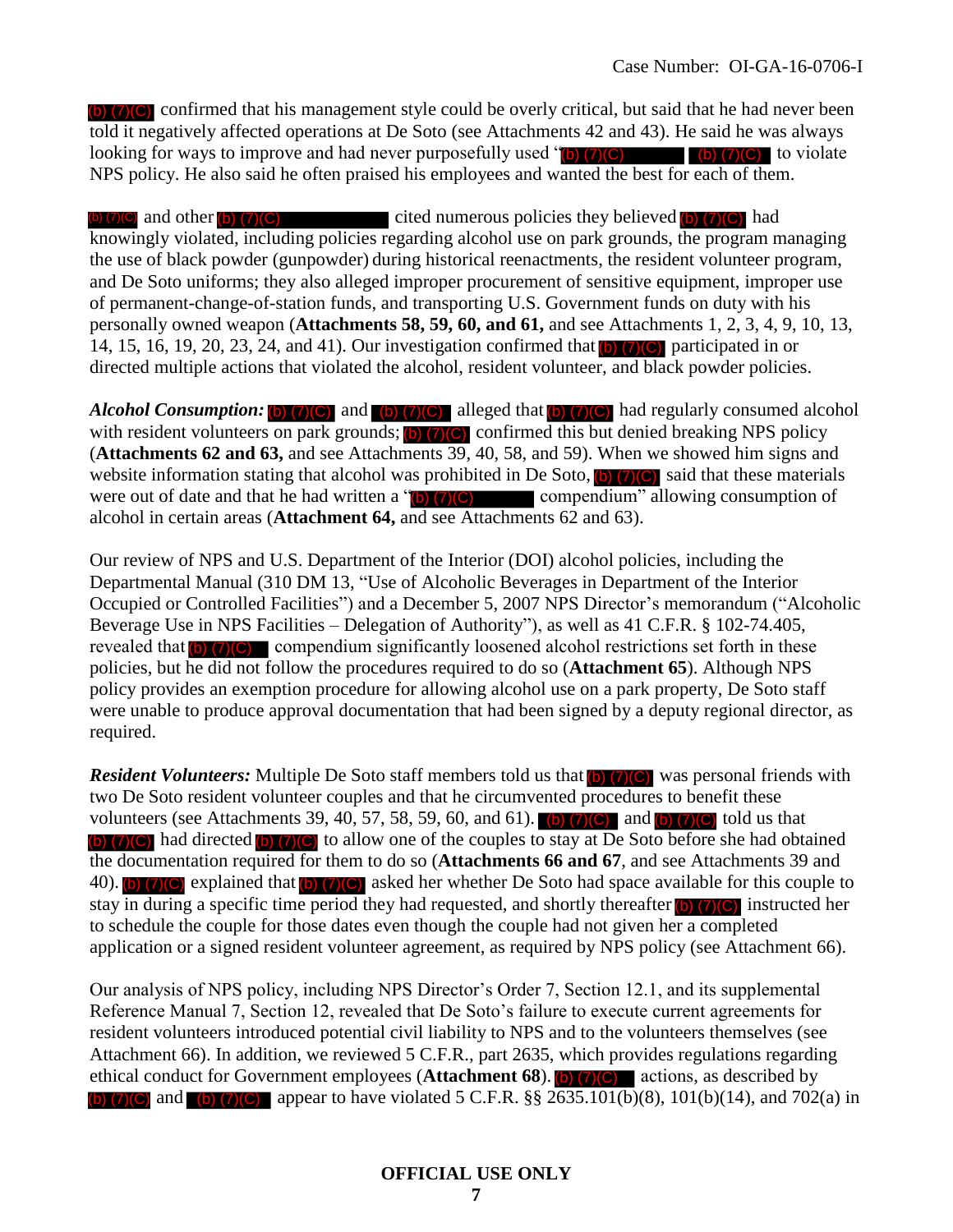that he failed to act impartially in his official position, failed to avoid the appearance of violating ethical standards, and directed a subordinate to improperly provide a benefit to a friend.

During our interview, (b) (7)(C) denied (b) (7)(C) assertion that he had directed her to schedule these volunteers (see Attachments 42 and 43). He said that he did not decide who became resident volunteers or which resident volunteers returned to the park.

#### *Black Powder Program:* **b**) (7)(**C**) **Exercise 2.1 <b>C** is a set of NPS control of NPS

*Black Powder Program:* (b) (7)(C)<br>black powder program policy at (b) (7)(C) direction (see Attachments 15, 16, 58, and 59). De Soto uses black powder as part of its "living history demonstrations" of Hernando De Soto and his army exploring the area now occupied by the park.

 $\overline{b}$  (7)(C) explained that in February 2016 he attended training for his  $\overline{b}$  (7)(C) recertification and learned that De Soto no longer complied with the program's policies. (b)  $(7)(C)$  said that policies governing black powder safety had been updated to require safety training and certification for all NPS employees with access to a black powder "magazine" (a secure storage container for black powder). (b) (7)(C) explained that at that time, (b) (7)(C) who was not certified in black powder safety, had been accessing the magazine on  $\overline{b}$  (7)(C) days off and that  $\overline{b}$  (7)(C) and (b) (7) (C) had access to the magazine's key.

We interviewed  $(b)$   $(7)(C)$ , both  $(b)$   $(7)(C)$  who managed aspects of the black powder program (**Attachments 69 and 70**). (b) (7)(C) and (b) (7)(C) clarified that while new policies had been drafted, the policies had not changed in 2016. With  $\langle \bullet \rangle$  (7)(C) we reviewed the current policies, NPS Director's Order 6, titled "Interpretation and Education," and NPS' "Policies Relating to Historic Weapons Demonstrations," which document the regulatory requirements for the black powder program (**Attachment 71**, and see Attachment 69). (b) (7) (C) explained that under the current policies, a park employee could not fire a historic black powder weapon except under the supervision of a certified safety officer (see Attachment 69). In addition, he said, only certified officers could have key access to the black powder magazine, open the magazine itself, or supervise a weapons demonstration. (b)  $(7)(C)$  and (b)  $(7)(C)$  both acknowledged that they did not have the certifications required under the current policy but had access to the magazine (see Attachments 39, 40, 66, and 67). (b) (7)(C) (b) (*b*) (**b**) had access to the magazine's key.<br>
We interviewed **EVACCONGES** (**b)** and **a**  $\overline{O}$  (**b)**  $\overline{O}$  (**c)** and  $\overline{O}$  (**b)** and  $\overline{O}$  (**c)** and  $\overline{O}$  (**c)** and  $\overline{O}$  (**c)** (**c)** and  $\overline{O}$  (**c** 

(b)  $(7)(C)$  said that he informed (b)  $(7)(C)$  and (b)  $(7)(C)$  of the policy requirements after he returned from his training, but  $\left(\frac{1}{\sqrt{C}}\right)$  refused to stop firing black powder weapons on  $\left(\frac{1}{\sqrt{C}}\right)$  days off and continued to allow (b)  $(7)(C)$  to access the magazine (see Attachment 58 and 59). (b)  $(7)(C)$  and  $\overline{b}$  (7)(C) confirmed that  $\overline{b}$  (7)(C) had told them De Soto was not complying with the black powder program policies (see Attachments 39, 40, 42, 43, 60, and 61). (b) (7)(c) denied, however, that (b) (7)(C) had clearly communicated to him that the policies were in effect at the time of their meeting. As a result, (b) (7)(C) said, he did not adhere to the aspects of the policies that (b) (7)(C) reported to him because he had expected a policy change to take effect at a later date.

#### *Alleged Retaliation Against*

told us that  $\left(\frac{1}{2}\right)$  (7)(C) had retaliated against her several times for questioning his policy Alleged Retaliation Against (b) (7)(C)<br>(b) (7)(C) told us that (b) (7)(C) had retaliated against her several times for questioning his policy<br>decisions and confronting him about his conduct (see Attachments 1 and 2). (b) retaliating against or harassing  $\bullet$  (7)(6) or other De Soto employees (see Attachment 42 and 43).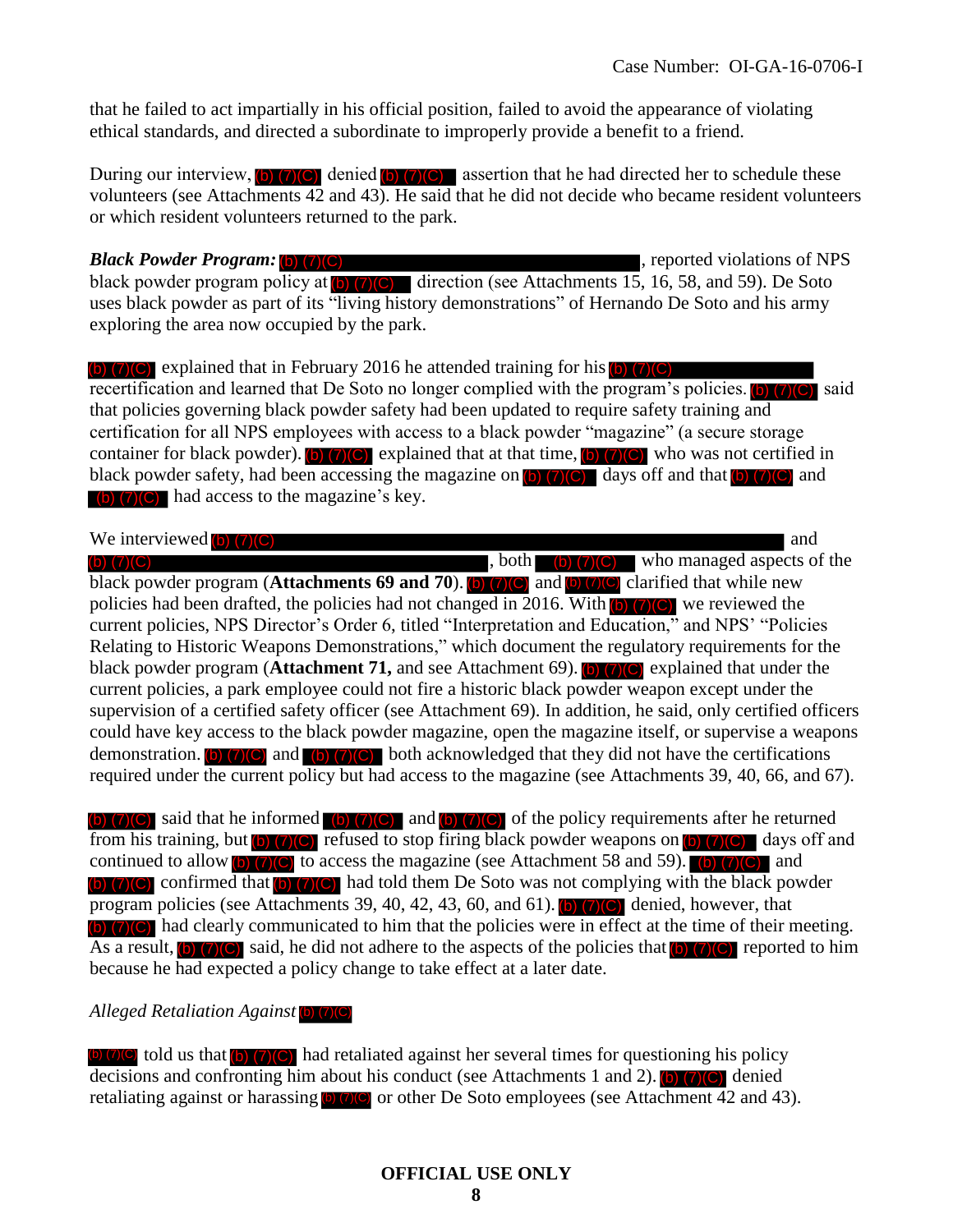$\phi(\tau)(C)$  explained that even though she was not a  $\phi(\tau)(C)$  attempted to rate her as one by using a  $(b)$  (7)(C) appraisal form in her electronic performance appraisal plan (EPAP). She believed that by rating her as a  $(b)$  (7)(C) even though she did not  $(b)$  (7)(C) was trying to hold her to performance standards that did not apply to her, and thus might lower her performance rating.

 $\phi$  (7)(C) said that she made multiple attempts between (b) (7)(C) 2015 and **DOC** 2016 to rectify the issue with  $\phi$  (7)(C) (see Attachments 1 and 2). In  $\phi$  and 2016, she sought assistance from a  $\phi$  (7)(C) , who told us she advised  $(b)$  (7)(C) to change the form as  $(b)$  (7)(C) had requested (**Attachment 72**, and see Attachments 1 and 2). Our review showed that **D**( $\overline{O(G)}$  and (b) (7)(C) eventually signed a (b) (7)(C) EPAP in  $\overline{p}$  and 2016  $\overline{p}$  months after b) (7)(C) initially refused to be rated as a  $\left(\frac{b}{c}\right)$  (7)(C) and long after the  $\left(\frac{b}{c}\right)$  (7)(C) days from her assignment to De Soto required by the DOI "Performance Management Handbook – A Guide for Managers/Supervisors and Employees" and the NPS Southeast Region "EPAP Standard Operating Procedures" (**Attachment 73,**  and see Attachment 8). **EXERCISE SOLUTION THE CONFIDENTIAL CONFIDENTIAL CONFIDENTIAL SURFACE IN A UNIVERSITY OF THE ART AND INTERFERENT AND INTERFERENT INTERFERENT CONFIDENTIAL CONFIDENTIAL CONFIDENTIAL CONFIDENTIAL CONFIDENTIAL CONFIDENTIAL CO** 

(b)  $(7)(C)$  denied attempting to improperly rate (b)  $(7)(C)$  as a (b)  $(7)(C)$  in an effort to retaliate against her by lowering her performance rating (see Attachments 42 and 43). He felt that **(b) (7)(C)** who did not have direct reports, was in a  $\binom{b}{7}(C)$  as an **prog** and should have been issued a (b) (7)(c) EPAP as his previous had been. He explained that he and **b (7)**(C) had agreed on her rating criteria but she would not sign the document because it was on a  $\left(\frac{b}{7}\right)\left(\frac{c}{7}\right)$  form.

also told us that as another form of retaliation,  $\left( \frac{b}{c} \right)$  (7)(C) had excluded her from preparations for De Soto events and sent her home before other staff members during events (see Attachments 1 and 2). (b) (7)(C) however, denied purposefully excluding her from events or singling her out to be sent home early (see Attachments 42 and 43).

In addition, (b) (7)(C) told us that (b) (7)(C) had shown her an instant message thread between himself and **(b)** (7)(C) in which **b**  $\alpha$  (called **b**) (7)(C) a "bitch" and a "Nazi" (see Attachments 1, 2, and 8). **(b)** (7)(C) confirmed showing the message to  $\left( \frac{1}{2} \right)$  ( $\sqrt{s}$ ) but denied that his purpose in doing so was to make her uncomfortable; he explained he had been trying to show  $\bullet$  (7) $\bullet$  that he was defending her during a disagreement she was having with  $\circ$   $\circ$  (see Attachments 42 and 43).

(b)  $(7)(C)$  said that (b)  $(7)(C)$  and  $(6)(7)(C)$  had a contentious relationship at times because attempted to bring  $\overline{De Soto}$  into compliance with NPS policy (see Attachments 15 and 16).  $\overline{[0, 7] \cdot 9}$  said that she had declined (b)  $(7)(C)$  offer to mediate a conversation between her and (b)  $(7)(C)$  because she feared that (b)  $(7)(C)$  would retaliate against (b)  $(7)(C)$  (see Attachments 1 and 2).

told us that he believed  $\bullet$  (7)(C) perceived retaliation because she had rebuffed  $\bullet$  (7)(C) inappropriate behavior or challenged (b)  $(7)$  (c) on policy (see Attachments 11, 12, 13, and 14). He also stated that, based on his experience as an  $\left(\frac{b}{c}\right)$  (7)(C) , on  $\left(\frac{b}{c}\right)$  (7)(C) accounts, and on exchanges he himself had witnessed, he agreed that  $\overline{b}$  (7)(C) had retaliated against her.

#### **Conflict of Interest Involving De Soto Resident Volunteers**  (b) (7)(C)

Interviews with (b)  $(7)(C)$  revealed that (b)  $(7)(C)$  while vacationing in (b)  $(7)(C)$  and (b)  $(7)(C)$  had stayed at the private homes of the two De Soto resident volunteer couples he had befriended (see Attachments 39, 40, 50, 51, 58, 59, 66, and 67). In addition to the policy violations outlined above,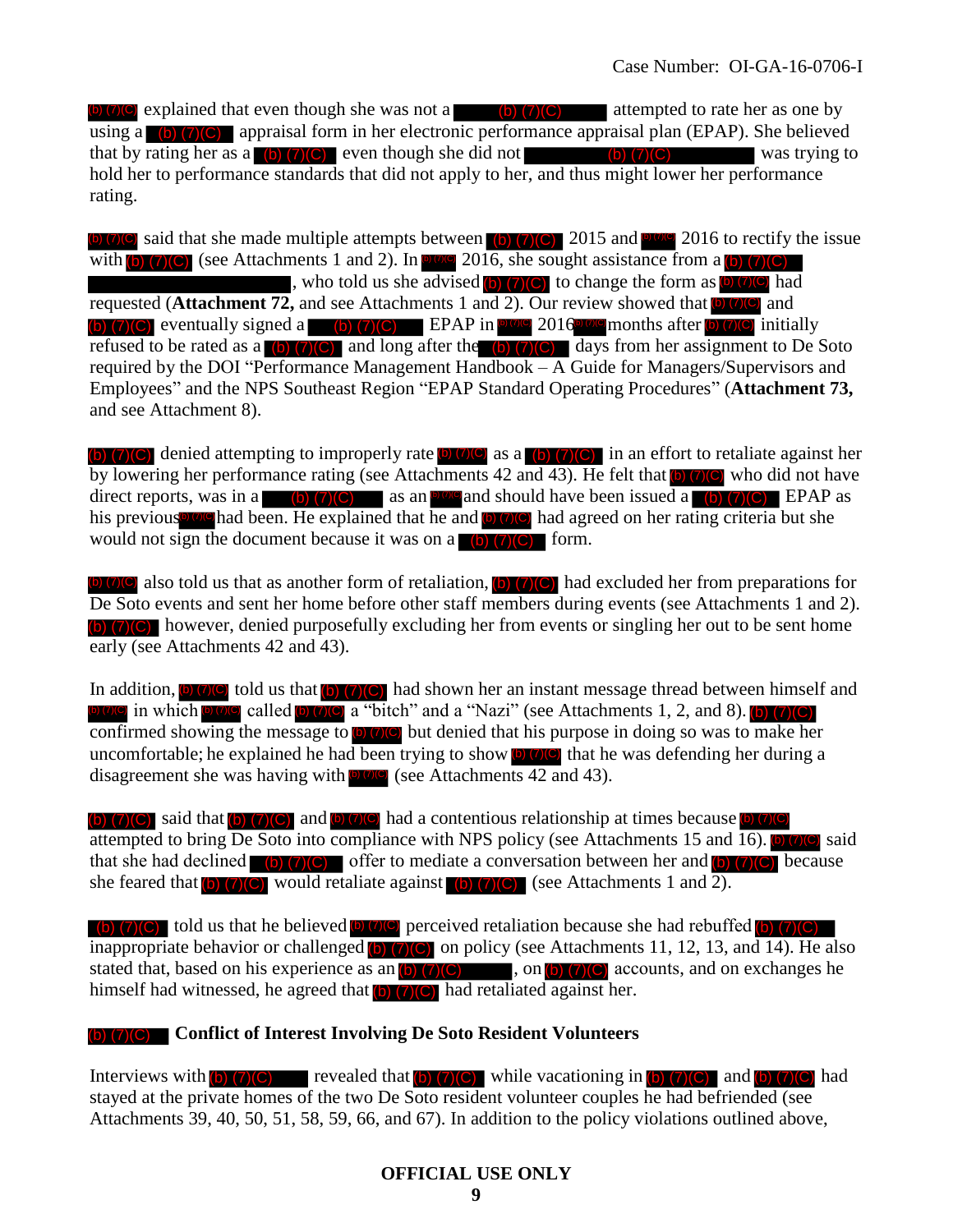(b) (7)(C) told us that after a scheduling conflict arose between one of these couples and another resident volunteer couple who had already reserved De Soto's only recreational parking pad for their RV, (b) (7)(C) directed the construction of a new parking pad (roughly a \$1,000 cost) so that his friends could stay in the park (see Attachments 23, 24, 66, and 67). In taking this action,  $\begin{bmatrix} 0 \\ 0 \end{bmatrix}$  (7) (C) potentially misused his position and again appeared to violate 5 C.F.R.  $\S$ § 2635.101(b)(8), 101(b)(14), and 702(a) by not acting impartially in his official position regarding this matter, by not avoiding the appearance of ethics violations, and by directing his subordinates to improperly provide a benefit to his friends by building the parking pad (see Attachment 68).

(b) (7)(C) confirmed that he had stayed at the two resident volunteer couples' homes multiple times at no cost (see Attachments 42, 43, 62, and 63). He explained that he and his wife were longtime friends with both couples, one of whom they had met through his assignment at  $(b)$   $(7)(C)$ , where he served as a  $\left(\frac{b}{7}\right)\left(\frac{c}{c}\right)$ . He told us that he had visited one of the couples and stayed cost-free at their private residence in  $\left(\frac{1}{2}\right)\left(\frac{1}{2}\right)$  and at their private cabin in  $\left(\frac{1}{2}\right)\left(\frac{1}{2}\right)$  while vacationing with his family in **b**  $\sigma$  and **(b)** (7)(C) said that he could see how one might think that he had accepted gratuities from the volunteers, but he said he was unaware of any policy against staying with resident volunteers who were also personal friends. He told us, however, that he had not sought guidance from an ethics official before vacationing at the volunteers' residences (see Attachments 46 and 47). (b) (7)(C) (b)  $(7)(C)$  and at their private cabin in (b)  $(7)(C)$ 

(b) (7)(C) also confirmed that he authorized the building of the parking pad for one of the resident volunteer couples to use, but he denied misusing his position by staying in the volunteers' homes in exchange for building the pad. He told us that he had previously planned to build the pad, but did so at this time with input from De Soto members. He said that he never acted in his official capacity to benefit either of the resident volunteer couples (see Attachments 62 and 63).

#### **SUBJECT(S)**

(b) (7)(C)

De Soto, NPS.

#### **DISPOSITION**

We presented  $\left| \right\rangle$  (7)(C) receipt of gratuities to the U.S. Attorney's Office for the Middle District of Florida, but the office declined to prosecute. We are providing this report to Acting NPS Director for whatever action he deems appropriate. (b) (7)(C)

#### **ATTACHMENTS**

- 1. Investigative Activity Report  $( IAR ) -$  Interview of  $(b)$  (7)(C) , dated July 20, 2016.
- 2. Transcript of interview of  $\boxed{0}$  (7)(C) on July 20, 2016.
- 3. IAR Interview of  $\phi$  (7)(C) , dated August 2 and 3, 2016.
- 4. Transcript of interview of  $\phi$  (7)(C) on August 2 and 3, 2016.
- 5. IAR Interview of  $\boxed{0}$  (7)(C), dated August 4, 2016. (b) (7)(C)
- 6. Transcript of interview of  $\left(\frac{\rho}{C}\right)$  (7)(C) on August 4, 2016. (b) (7)(C)
- 7. Photos of De Soto Administration Building, dated September 7, 2016.
- 8. IAR Receipt of Information and Documents (from  $\vert \cdot \vert$  (7)(C) on July 22, 2016, with attachments.
- 9. IAR Interview of  $\blacksquare$  (b) (7)(C), dated July 22, 2016.
- 10. Transcript of interview of  $\Box$  (b) (7)(C) on July 22, 2016.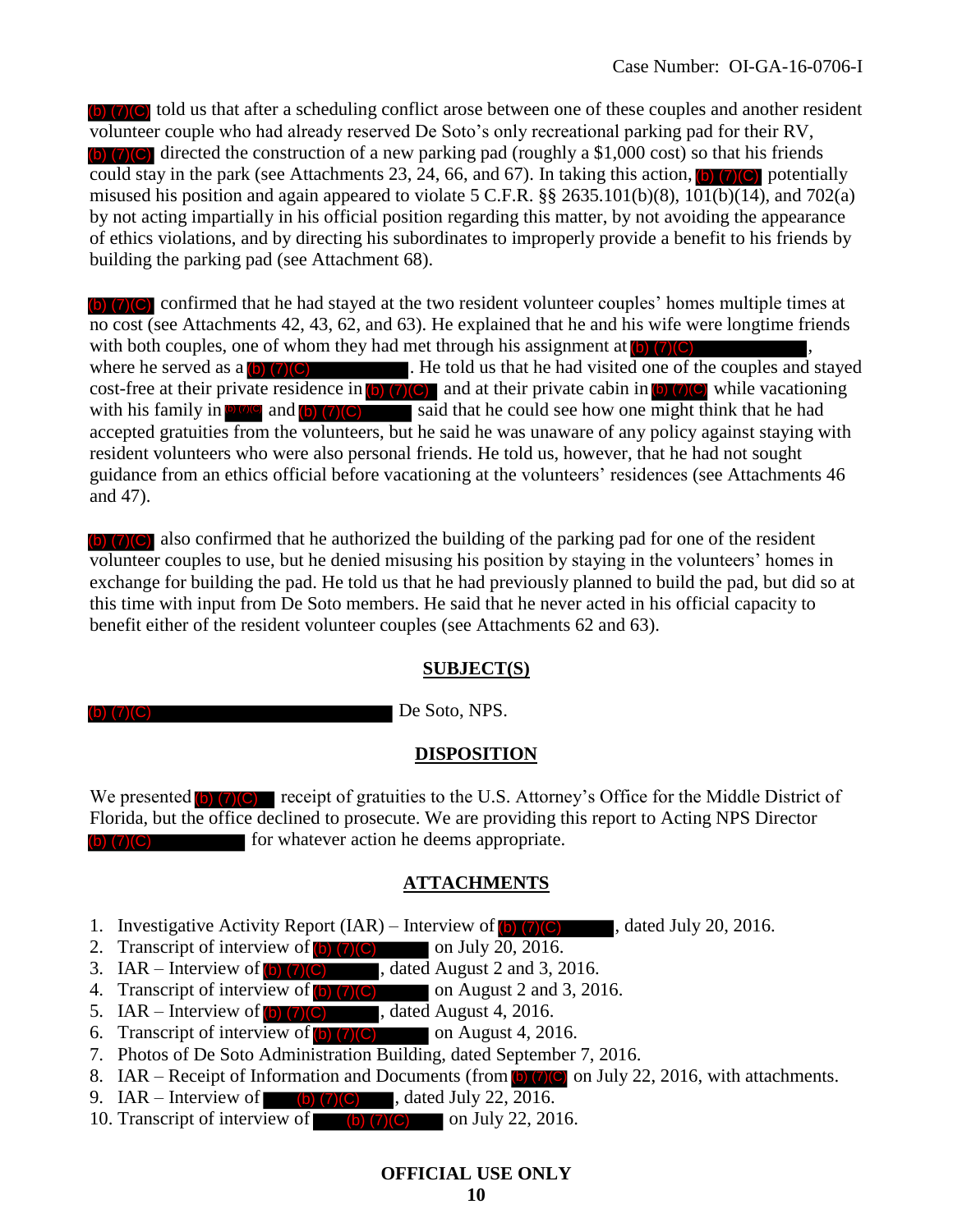11. IAR – Interview of  $\qquad$  (b) (7)(C), dated August 3, 2016. 12. Transcript of Interview of **b**  $(7)(C)$  on August 3, 2016. 13. IAR – Interview of  $\qquad$  (b) (7)(C), dated August 4, 2016. 14. Transcript of interview of  $\Box$  (b) (7)(C) on August 4, 2016. 15. IAR – Interview of  $\overline{b}$  (7)(C) , dated August 3, 2016. 16. Transcript of interview of  $\left( \bullet \right)$  (7)(C) on August 3, 2016. 17. IAR – Interview of  $\left(\frac{b}{c}\right)$  (7)(C), dated July 21, 2016. 18. Transcript of interview of  $(b)$  (7)(C) on July 21, 2016. 19. IAR – Interview of  $\overline{b}$  (7)(C), dated August 4, 2016. 20. Transcript of interview of  $(b)$  (7)(C) on August 4, 2016. 21. IAR – Interview of  $\overline{b}$  (7)(C) , dated July 21, 2016. 22. Transcript of interview of  $\bigcirc$   $\bigcirc$   $\bigcirc$   $\bigcirc$  on July 21, 2016. 23. IAR – Interview of  $\left( \bullet \right)$   $\left( 7 \right)$   $\left( \circ \right)$  , dated August 4, 2016. 24. Transcript of interview of  $\left(\frac{b}{c}\right)$  (7)(C) on August 4, 2016. 25. IAR – Interview of  $\phi$  (7)(C) , dated August 10, 2016. 26. Transcript of interview of  $\left(\frac{b}{c}\right)$  (7)(C) on August 10, 2016. 27. IAR – Interview of  $\phi$  (7)(C) , dated September 26, 2016. 28. Transcript of interview of  $(b)$  (7)(C) on September 26, 2016. 29. IAR – Interview of  $\phi$  (7)(C) decreases and detector of the stated September 6, 2016. 30. Transcript of interview of  $(b)$  (7)(C) on September 6, 2016. 31. IAR – Interview of  $\phi$  (7)(C) and  $\phi$ , dated September 15, 2016. 32. Transcript of interview of  $(b)$  (7)(C) on September 15, 2016. 33. Email from (b) (7)(C) to (b) (7)(C) , dated (b) (7)(C), 2016. 34. IAR – Contact with  $\omega$  (7)(C) contact the stated August 16, 2016. 35. IAR – Interview of  $\Box$  (7)(C)  $\Box$ , dated August 23, 2016. 36. IAR – Interview of  $\Box$  (7)(C) , dated September 2, 2016. 37. IAR – Interview of  $\phi$  (7)(C), dated September 15, 2016. 38. IAR – Interview of  $\phi$  (7)(C), dated September 2, 2016. 39. IAR – Interview of  $\Box$  (b) (7)(C), dated September 6, 2016. 40. Transcript of interview of  $\Box$  (b) (7)(C) on September 6, 2016. 41. IAR – Email Receipt from  $\overline{b}$  (7)(C) , dated August 24, 2016, with attachment. 42. IAR – Interview of  $\phi$  (7)(C), dated August 31, 2016. 43. Transcript of interview of  $(b)$  (7)(C) on August 31, 2016. 44. IAR – Receipt and Review of  $\qquad \qquad (b) (7)(E)$  of  $(b) (7)(C)$ , dated September 26, 2016. 45. **(b)**  $(7)(E)$  of b)  $(7)(C)$  on September 20, 2016. 46. IAR – Interview of  $\omega$  (7)(C), dated September 22, 2016. 47. Transcript of interview of  $\left(\frac{b}{c}\right)$  (7)(C) on September 22, 2016. 48. IAR – Interview of  $\left(\frac{1}{2}\right)$  (7)(C) , dated August 26, 2016. 49. IAR – Interview of  $\overline{(\bullet)}$  (7)(C) , dated September 6, 2016. 50. IAR – Interview of  $\phi$  (7)(C) , dated September 6, 2016. 51. Transcript of interview of  $\phi$  (7)(C) on September 6, 2016. 52. IAR – Interview of  $\phi$  (7)(C), dated September 7, 2016. 53. IAR – Interview of  $\phi$  (7)(C), dated September 7, 2016. 54. IAR – Interview of  $\left( \bullet \right)$  (7)(C) , dated September 7, 2016. 55. Transcript of interview of  $\left(\frac{1}{2}\right)$  (7)(C) on September 7, 2016. 56. IAR – Interview of  $\overline{b}$  (7)(C) , dated July 21, 2016. 57. Transcript of interview of  $\Box$  (7)( $\Box$ ) on July 21, 2016. to (b)  $(7)(C)$ of  $(b)$   $(7)(C)$ of  $(b)$   $(7)(C)$ (b) (7)(C) to (b) (7)(C)<br>act with (b) (7)(C)<br>view of (b) (7)(C)<br>view of (b) (7)(C) , dat<br>view of (b) (7)(C) , dat<br>view of (b) (7)(C) , dat<br>view of (b) (7)(C) , dat<br>finterview of (b) (7)(C)<br>finterview of (b) (7)(C)<br>view of (b) (7)(C) (b) (7)(E) (b) (7)(E) (b) (7)(C)(b) (7)(C) (b) (7)(C) (b) (7)(C) (b) (7)(C) (b) (7)(C) (b) (7)(C)